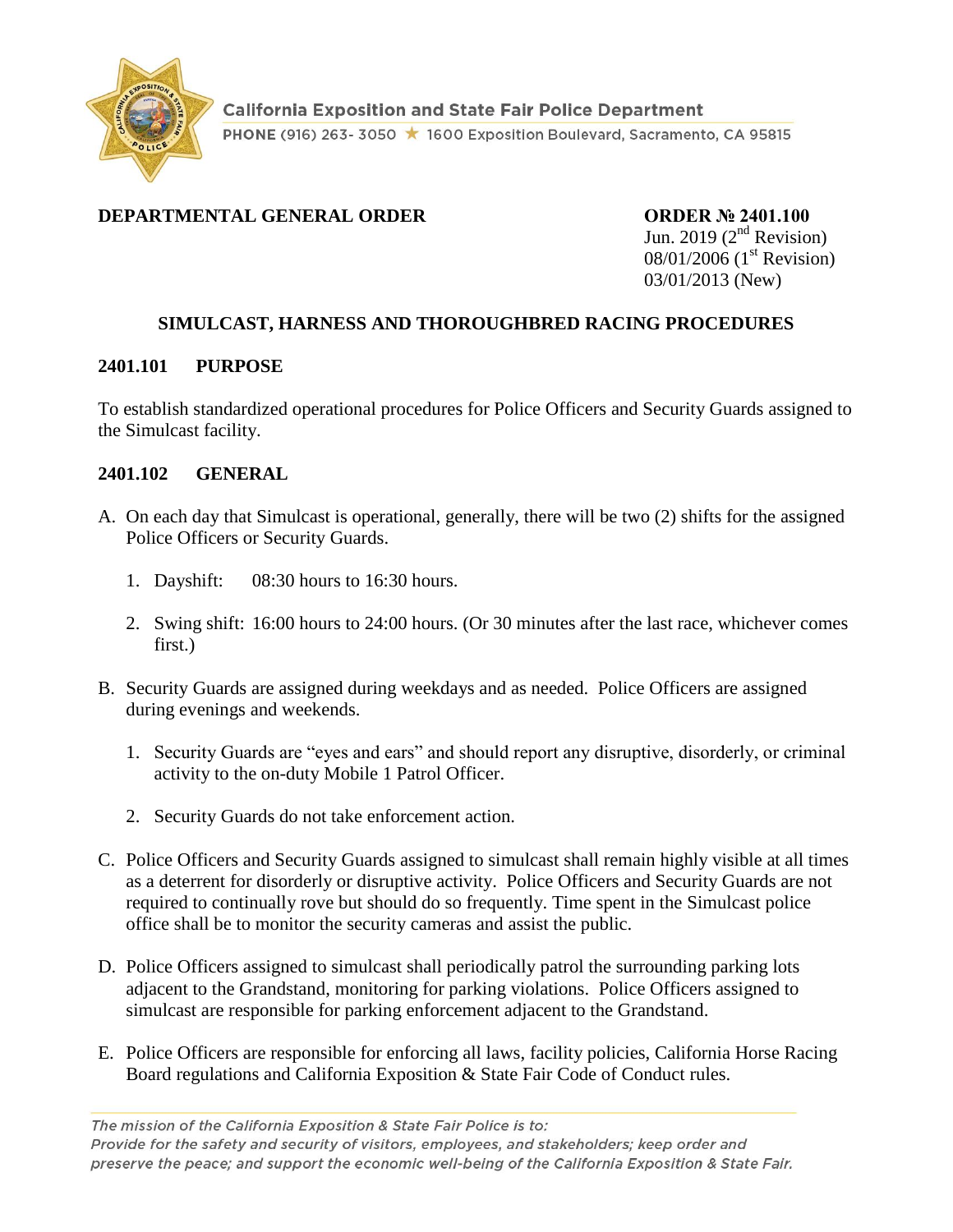- F. Police Officers shall be familiar with posted photographs and descriptions of persons that have been barred access to the facility by the California Horse Racing Board. Whenever any prohibited persons are found on the premises, Police Officers and Security Guards shall take appropriate action.
- G. Unsupervised juveniles, under the age of 18, are not permitted to enter the facility. Except during live racing (State Fair and Harness Racing). Juveniles are permitted under the supervision of an adult.
- H. Police Officers shall periodically patrol the Turf Club, Club House, and the parking lots adjacent to the Simulcast facility.
- I. Police Officers are to respond to calls-for-service at the "barn area."
- J. Police Officers and Security Guards shall be familiar with California Code of Regulations, Title 4, Division 4, Article 19, section 1989, titled "Removal or Denial of Access."

### **4 CCR § 1989, Removal or Denial of Access**

- (a) An association, fair or simulcast facility may remove from its premises any person who:
- (1) Is disorderly as defined in Section 647 of the Penal Code.
- (2) Interferes with any racing operation.
- (3) Solicits or engages in any act of prostitution.
- (4) Begs, is boisterous, or is otherwise offensive to other persons.
- (5) Commits any public offense.

(6) Is intoxicated.

(b) Any person may be removed or denied access for any reason deemed appropriate by the association, fair or simulcast facility notwithstanding the fact that such reason is not specified in the rules.

Note: Authority cited: Section 19440, Business and Professions Code. Reference: Section 19440, Business and Professions Code; and Section 647, Penal Code.

- K. Officers shall remove any person from the Simulcast Facility that in their opinion has violated § 1989.
	- 1. At the Police Officer's recommendation, minor violations may be resolved by ejecting an offender for the remainder of the day. Police Officers ejecting an offender for only the remainder of the day shall submit a field interrogation card identifying the person ejected. The officer shall notify the ejected person not to return for the remainder of the day, but they may be allowed readmission the next day.
	- 2. A serious or recurrent problem may justify exclusion for longer than one day. Police Officers recommending to exclude a patron for more than one day shall issue a "Trespass Admonishment," documenting the reason for the ejection.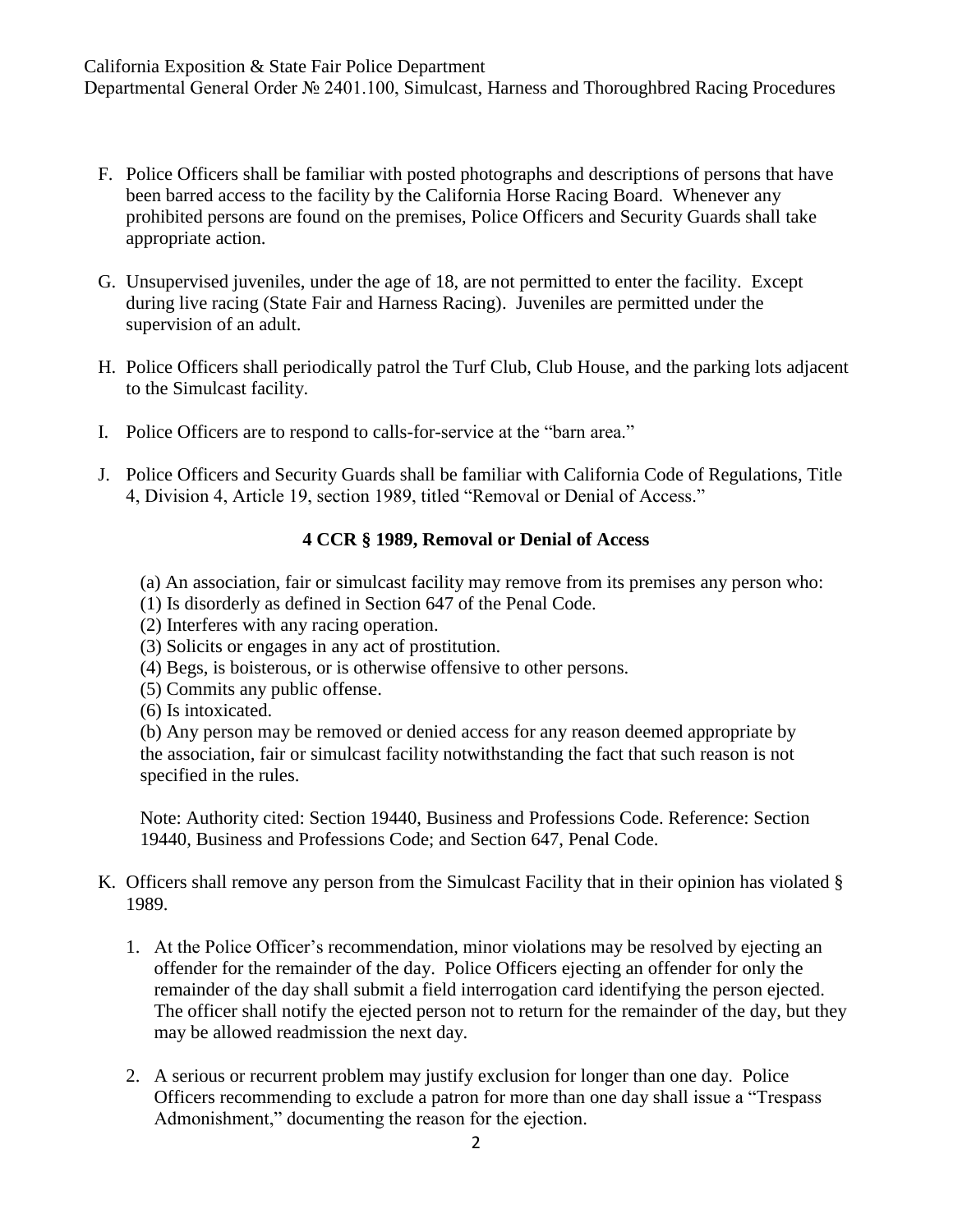3. Officers shall eject the offender from the facility and direct him/her not to return. The offender shall be further advised that if they wish to return to the facility, it will be necessary to contact the police department's administration office for reevaluation. A Field Interrogation Card and photograph should be completed when a patron or employee is ejected or excluded.

## **2401.103 SPECIFIC DUTIES**

- A. Police Officers and Security Guards assigned to Simulcast shall obtain the Grandstand's building keys from the police department, or Gate-12, and have them readily available.
- B. At the beginning of each day's shift, Police Officers and Security Guards are responsible for conducting an interior check of the facility, searching for breeches, hazards, and unauthorized persons. Unlock exterior doors except front doors.
- C. Police Officers and Security Guards are responsible for escorting simulcast employees who are transferring cash from the vaults to their respective assignments.
- D. Assist Simulcast personnel as required/requested, consistent with Departmental practices.
- E. When dispatch notifies a "Code 40," at least one (1) police officer shall accompany the armored car guards and stand-by while the cash delivery is completed.
- F. Conduct random foot beat and vehicle patrol checks.
- G. Monitor security cameras inside the Simulcast police office.
- H. Provide First Aid as needed.
- I. When leaving the Simulcast police office, the door should be closed and locked.
- J. The last police officer or security guard assigned to the simulcast shall check the Administrative offices at the north end of the Grandstand. If no Cash Control or Administrative personnel are present, the police officer or security guard shall set the alarm and secure the exterior door.

# **2401.104 CLOSING PROCEDURES**

- A. Police Officers or Security Guards shall contact the Simulcast supervisor, prior to closing time, to verify closing time and to confirm closing procedures.
- B. After patrons have left the facility, all rooms and spaces shall be checked to ensure that all patrons have left the facility, including all restrooms.
- C. Lock and secure all exterior doors (x17).